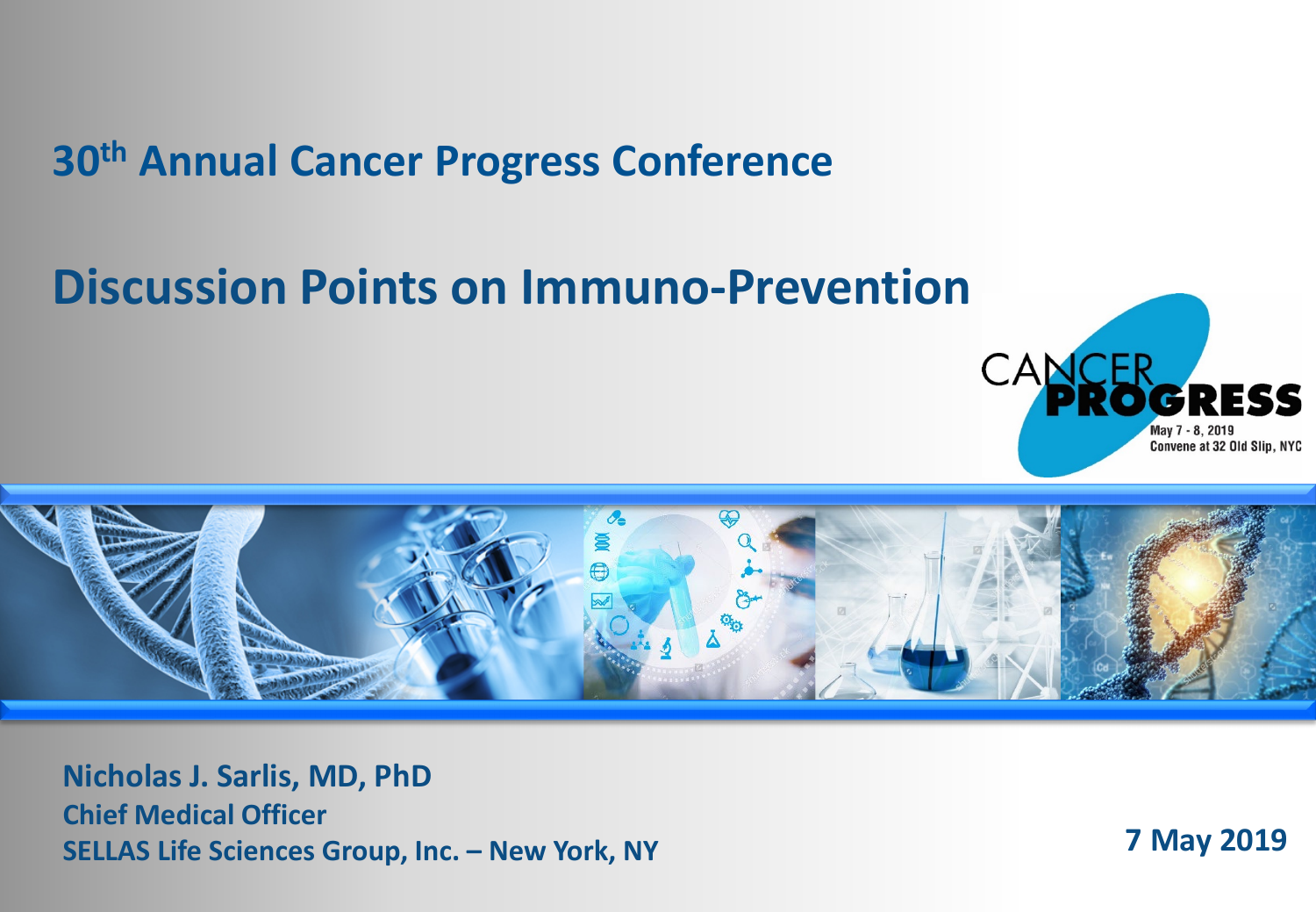#### **LEGAL NOTICE**

- *This presentation was prepared by Dr. Nicholas Sarlis in his personal capacity.*
- *The opinions expressed in this presentation and associated panel discussion are the presenter's/discussant's own and do not reflect the view of Sellas Life Sciences Group, Inc. (SELLAS)*
- *No confidential/ non-public data have been used in this presentation.*

#### **COI DISCLOSURE**

- *Dr. Sarlis is an Officer of SELLAS and holds equity in the company.*
- *He also holds shares of Sanofi and Incyte Corp.*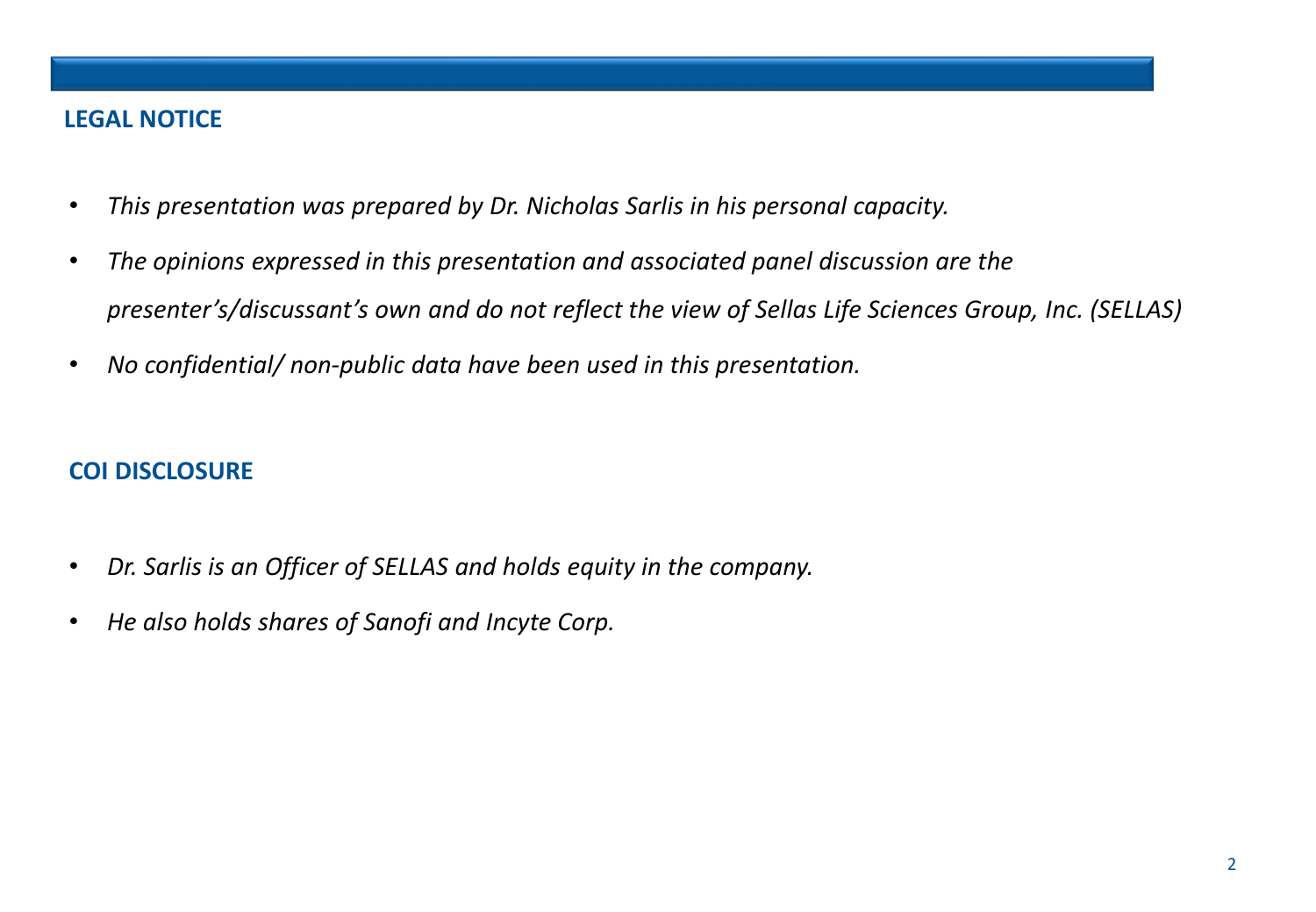### **SECONDARY PREVENTION IN CANCER**

- Implementation of therapeutic modalities in the **maintenance/ consolidation** or **adjuvant setting** to **prevent or delay** the recurrence/relapse of disease after successful prior debulking
	- This could be in the context of local/regional and/or distantly metastatic disease; however, it is typically for the latter
	- Monotherapy vs. combination Rx
	- Can be implemented after  $1^{st}$ ,  $2^{nd}$ ,  $3^{rd}$ , ... n<sup>th</sup> line of therapy (depending on the tumor type and degree of unmet medical need)
	- Potential for prolonged periods of administration (if effective)
- Ideally should be associated with:
	- **low/manageable toxicity burden** and
	- **lack of appreciable tumor 'escape'** from its therapeutic effect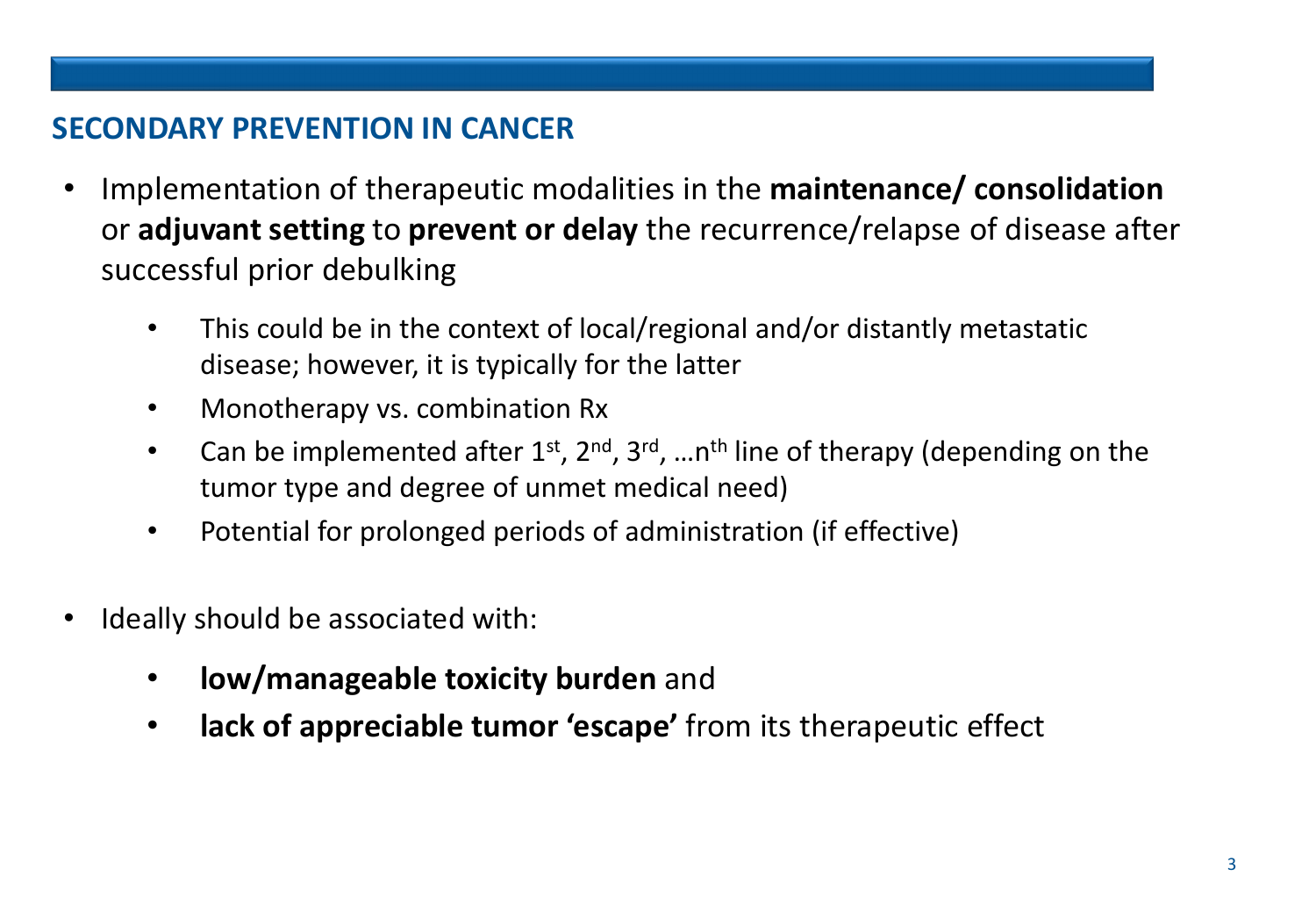



2L: second line; P1,2,3: progression episodes 1,2,3; Adv. Dis.: advanced disease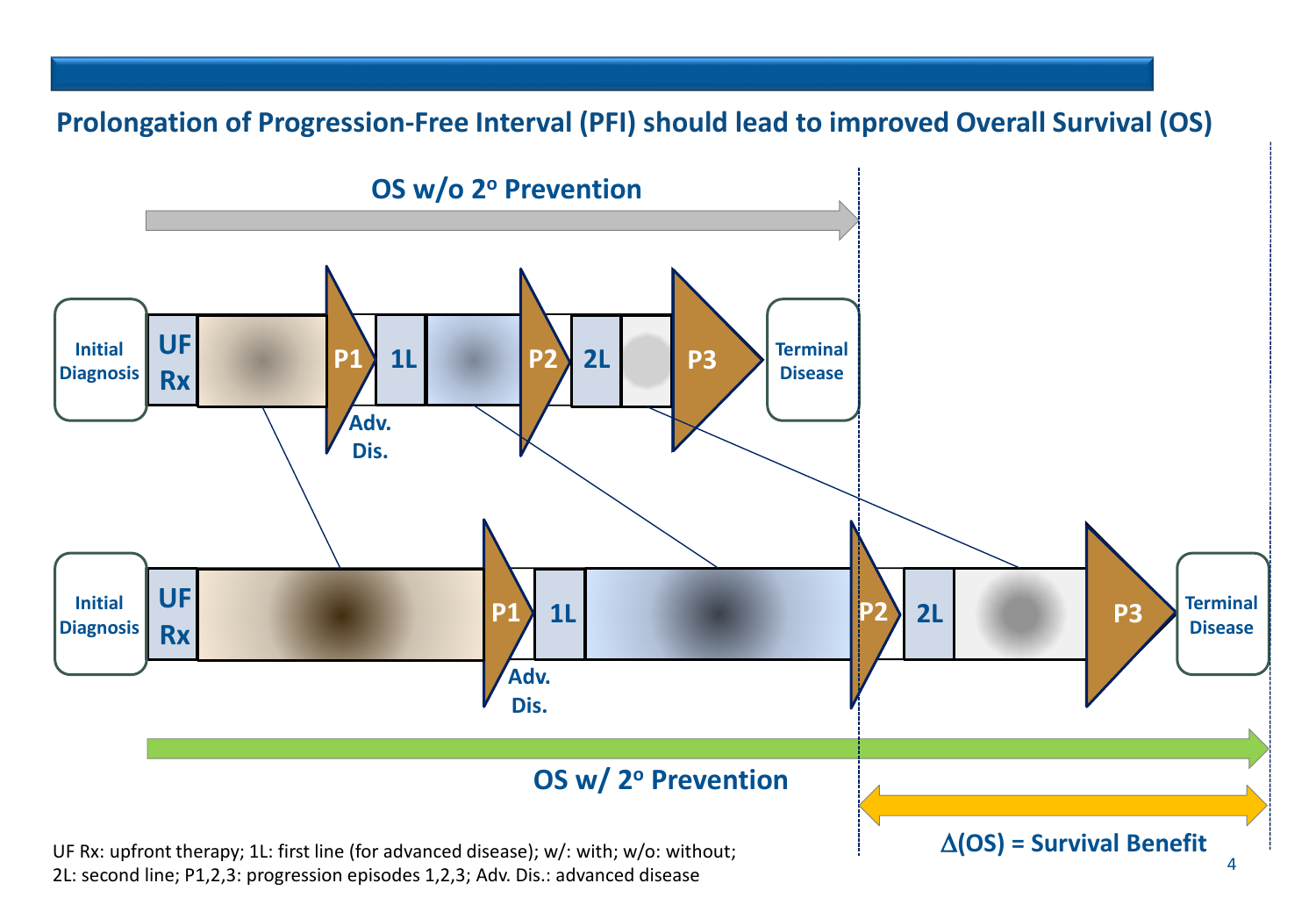### **SECONDARY PREVENTION IN CANCER**

Types of Agents Used:

- Chemotherapy
	- numerous regimens in lymphomas, Stage 3 NSCLC/CRC, etc.
- Radiobiologics
	- 131-I (radioiodine) in thyroid Ca
- Targeted biotherapy
	- VEGF inhibitors in mesothelioma; PARP inhibitors in ovarian Ca; EGFR inhibitors (SCCHN); Endocrine therapy (Prostate/BrCa); assorted TKIs, etc.
	- Novel pathways: Tumor metabolic reprogramming (OxPhos inh); microbiome alteration, etc.
- Immuno-Oncology (IO) Agents & Tumor Microenvironment (TME) Modulators
	- Interferon & Cytokines (renal Ca, melanoma)
	- Stem Cell Transplant (autologous in myeloma, allogeneic in AML, etc.)
	- Immune synapse modulators (Checkpoint blockade, etc. in melanoma and other tumor types) and other IO agents (e.g., bispecific antibodies, TILs, CAR T-cells, etc.)
	- Peritumoral inflammation modulators (JAK inh, IDO/TDO inh, etc.)
	- **Cancer therapeutic vaccines 5**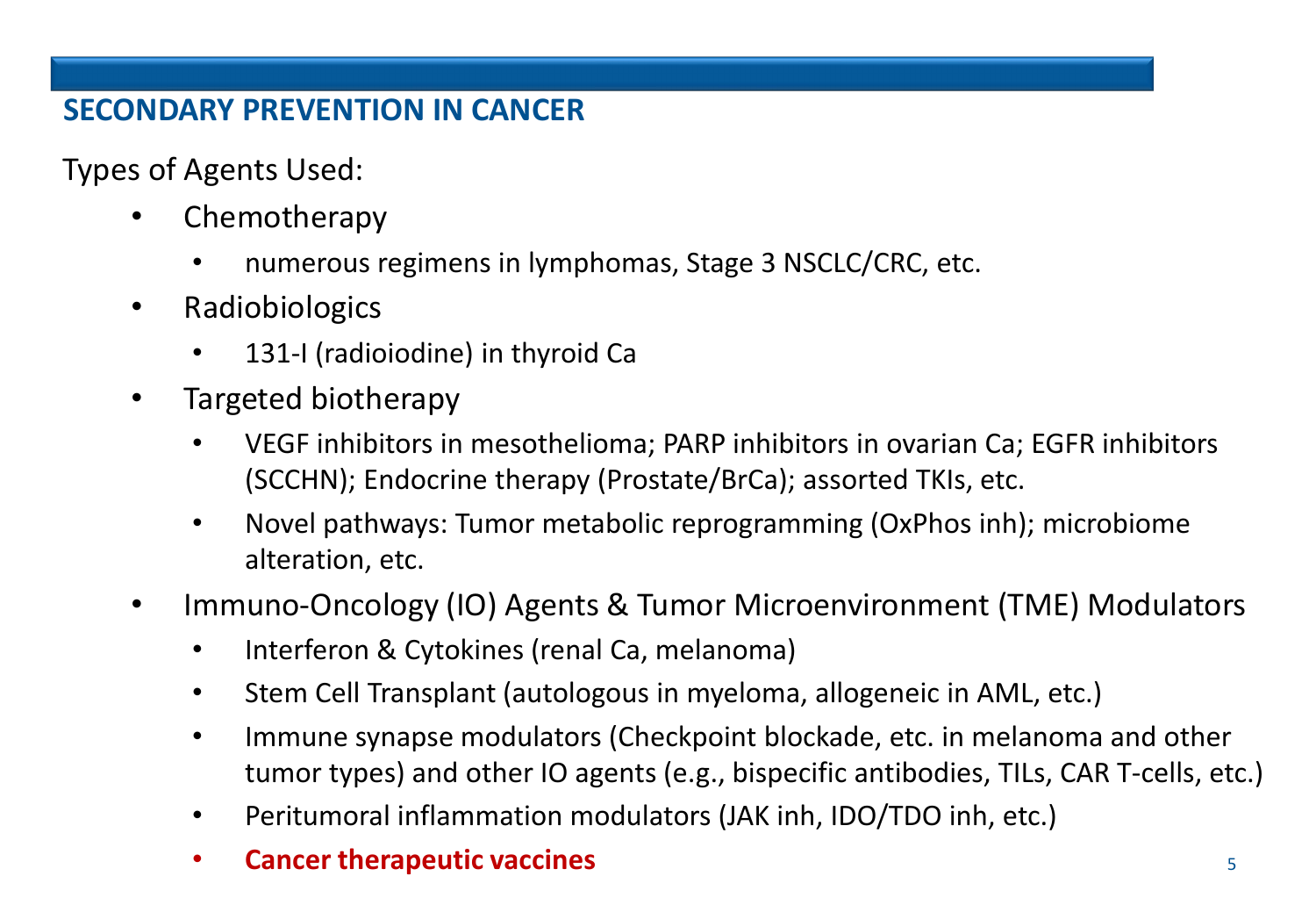#### **PARADIGMS OF USAGE OF CANCER VACCINES**

• AS MONOTHERAPY IN THE MAINTENANCE/ADJUVANT SETTING



- IN COMBINATION WITH OTHER THERAPIES (MAINLY IMMUNOTHERAPIES) TO TREAT MEASURABLE/ MACROSCOPIC ADVANCED DISEASE
	- Clinical trials studying the effect of the combination of cancer vaccines plus immuno-oncology (IO) agents vs. IO agents alone
	- Strong preclinical/ immunobiological rationale (in most cases)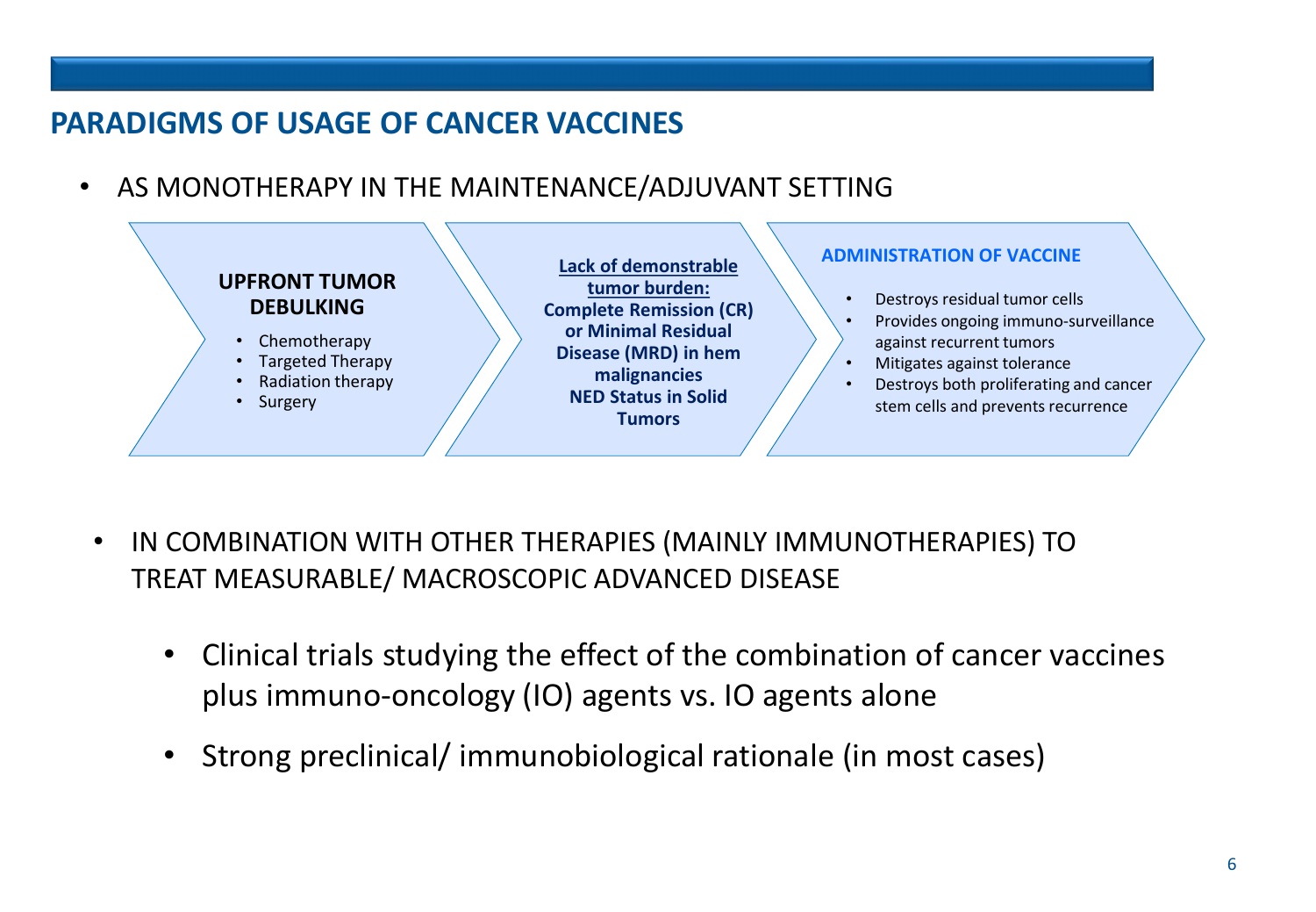

#### **TYPES OF CANCER VACCINES**

- Antigen vaccines
	- Protein/ Peptide vaccines
	- Vaccines against other types of molecules (e.g., glycolipids)
- Whole cell vaccines
	- Autologous
	- Allogeneic
- Dendritic cell (DC) vaccines
	- incl. ex vivo modified DC vaccines
- DNA vaccines
- Anti-idiotypic vaccines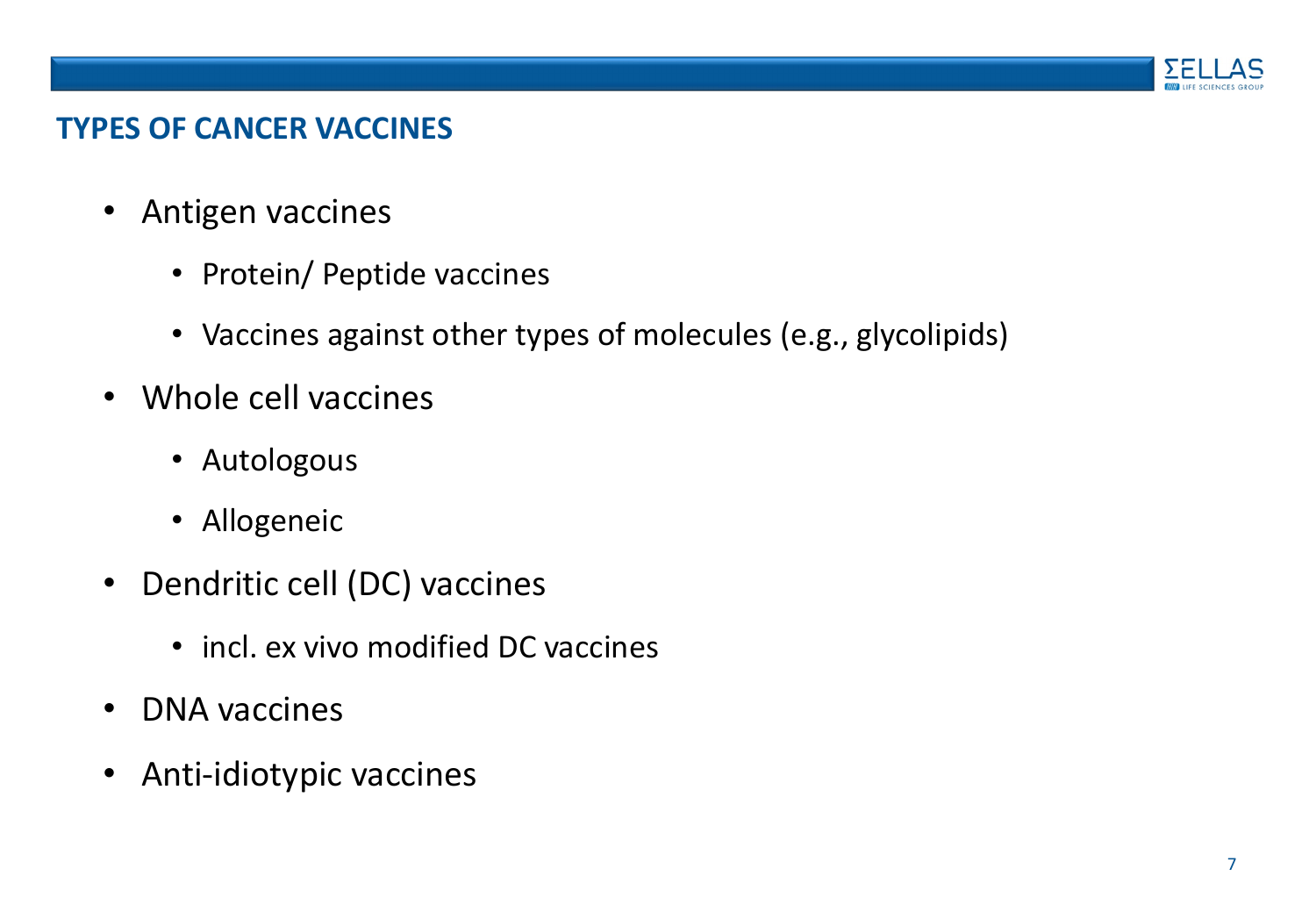## **PEPTIDE VACCINES – CHALLENGES & OPPORTUNITIES**

- Ability to 'address' a large variety of antigenic targets (incl. intranuclear proteins)
- Valency/ "Spectrum"
	- "Wide-spectrum" vaccines (multivalent):
		- E.g.: Galinpepimut-S (anti-WT1) tetravalent  $\rightarrow$  wide variety of tumor types express the target antigen
	- "Narrow-spectrum" vaccines:
		- E.g.: Nelipepimut-S (anti-HER2) monovalent, E39/J69 (anti-Folate binding protein) bivalent
- Heteroclitic technology
	- By design mutated residues (cross-reactive with native fragment)
		- Improved antigenicity/ immunogenicity
		- Decreased tolerance
- "Off-the-shelf", relatively low manufacturing costs; low toxicity burden (no 'off-target' effects)
- Need for prestimulation with immune adjuvant (GM-CSF)
- Ideally, need to stimulate both CD8+ and CD4+ T-cells
- "Epitope spreading" is a highly desirable attribute and a biomarker of immunologically mediated cancer cell death
- Ideally, ability to be applied in a global scale (across HLA types; MHC Class I and II binding)
- Opportunity for inoculation boosters (~q.3-6 months) over long time periods